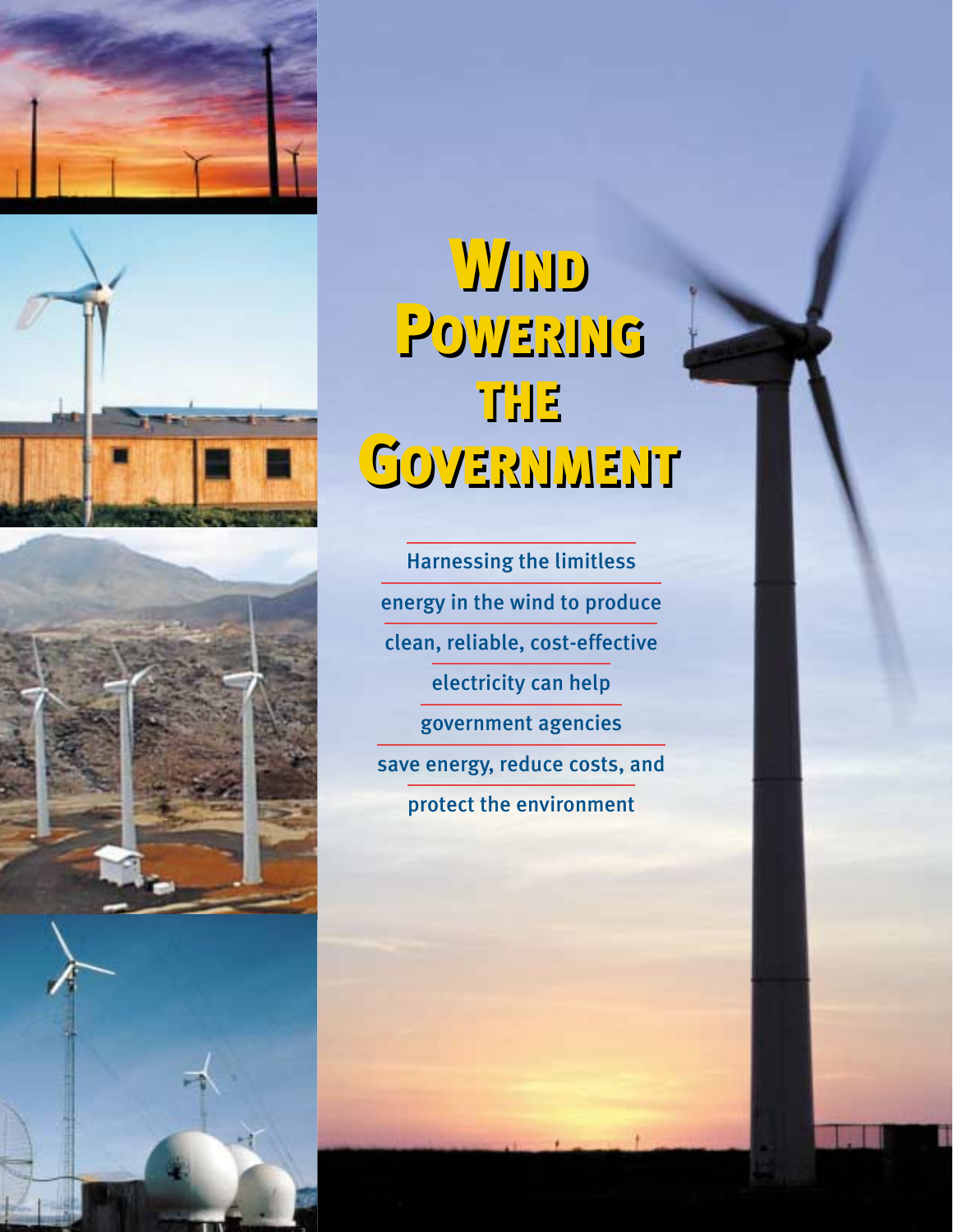# WIND POWERING THE GOVERNMENT

#### WHY CHOOSE WIND POWER?

Wind power is the fastest-growing energy technology in the world today. By choosing wind power, Federal agencies can reduce their electricity bills and their use of fossil fuels to help protect the environment and increase our nation's energy security. Modern wind energy systems can provide clean, reliable electricity almost anywhere the wind blows. Examples of Federal facilities currently using wind energy systems include military bases; sites with remote communications equipment and navigation aids; and ranger stations, visitor centers, and other park facilities.

Federal agencies can also purchase power produced by the wind, or "green power," from electricity providers in states with both regulated and restructured electricity markets. Green power products may not be available in some states. But Federal agencies might want to include a provision for green power in their request for proposals, to help stimulate the green power market. Another option is to purchase "green tags" or "green certificates." By purchasing green tags, the customer pays for the delivery of renewable energy into the grid. The environmental benefits created by the renewable energy facility are attributed to that customer, directly offsetting the environmental impact of the customer's conventional energy use.



Northern Power Systems/PIX08958

The National Science Foundation found that a hybrid wind-PV-diesel system works well even in Antarctica's harsh environment.



The wind systems on San Clemente Island are reducing smog-producing nitrogen oxides and other emissions associated with traditional generators.

HERE ARE THREE OF THE MANY WAYS THAT AGENCIES ARE HARVESTING THE WIND:

#### The Navy: Three Large Turbines for San Clemente Island 1

To reduce the high fuel and operating costs associated with its diesel generator systems and improve air quality, the U.S. Navy, Department of Defense, recently installed three large 225-kilowatt wind turbines mounted on 90-foot tubular steel towers on San Clemente Island. San Clemente, one of the Channel Islands off the coast of southern California, is a site for Navy activities in research, development, testing, evaluation, and training; it covers about 57 square miles.

Purchase, installation, and other related costs for the three turbines totaled about \$2.2 million. The first two turbines were financed jointly by the Department of Defense, the Department of Energy (DOE), and the Environmental Protection Agency through the Strategic Environmental Research and Development Program; the third was funded chiefly through the Department of Energy's Federal Energy Management Program. Technical assistance was provided by Wind Program staff at DOE's National Renewable Energy Laboratory. Although diesel generators continue to back up the turbines when winds are very low or calm, diesel use has been greatly reduced. Resulting fuel cost savings are projected to be more than \$160,000 annually. From February 1998 to April 2000, the turbines produced 2 million kilowatt-hours of electric power. It is estimated they will provide at least 15% or more of the island's electricity needs. The Navy is also considering a fourth turbine for San Clemente to use for water desalination.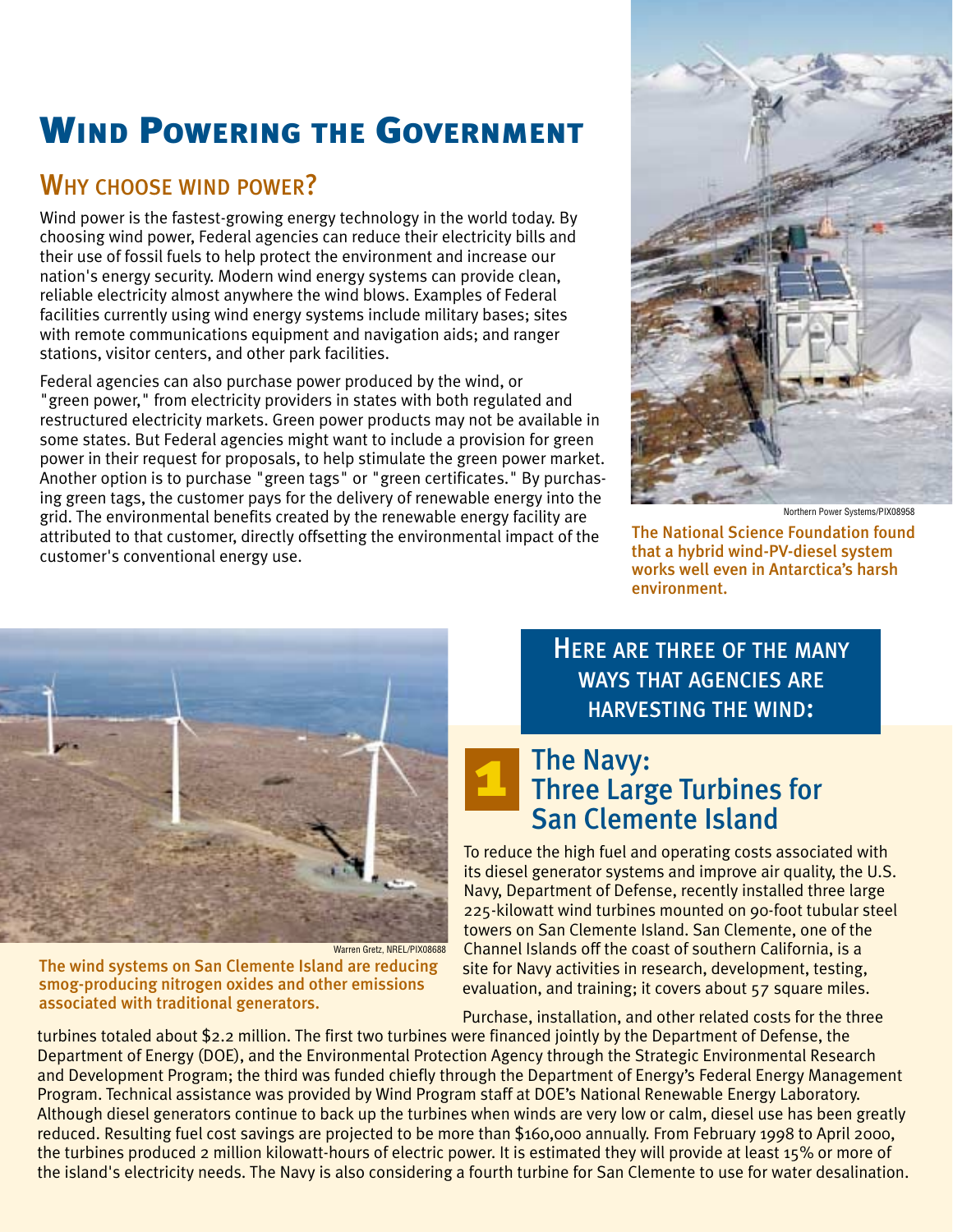#### HOW DO WIND SYSTEMS WORK?

Today's turbines are versatile, modular sources of electricity. Their blades are aerodynamically designed to capture the maximum energy from the wind. The wind turns the blades, which spin a shaft connected to a generator that makes electricity. The rotor and generator assembly sits atop a tall tower, in order to harvest the swiftest winds.

Large turbines can be grouped together to form a wind plant or "wind farm," which feeds power to the electrical transmission system. Each large, utility-scale turbine generates from 100 to 2000 kilowatts of power, depending on its size. A 750-kilowatt turbine can produce enough electricity for approximately 250 average-size homes.

Wind turbines with storage systems or wind hybrid systems with backup generation (e.g., a photovoltaic system or a diesel generator) can be the sole source of power in remote areas or can be connected to the grid to feed excess generation into the utility system. Small wind turbines are available in a range of sizes from 300 watts up to 100 kilowatts.



**Electrical**



# 2

## The Bureau of Indian Affairs: Nine Small Turbines for Fort Apache

Five fire lookout towers, used for surveillance and radio communications, dot the forest lands of the Fort Apache Indian Reservation in eastern Arizona. Four are powered by solar electric systems, which work well until unusually heavy usage or poor atmospheric conditions intervene. In such extreme conditions, interruptions in power supplies can disrupt critically important communications.

To provide reliable backups to the solar systems, the Fort Apache Agency in the Bureau of Indian Affairs, U.S. Department of the Interior, decided to install nine small wind turbines (up to 500 watts each). The wind resource is excellent in the forests of Arizona's White Mountains, where average wind speeds are about 18 miles per hour. So it made sense to choose these small, rugged, highly efficient machines. The three-bladed turbines, with rotor diameters of about 60 inches (1.5 meters), were designed specifically for extremely windy conditions. They were purchased and installed with funds contributed by both the agency (about \$10,000) and DOE FEMP (about \$23,500).

These small but rugged turbines, barely visible inside the lookout tower structure, produce up to 500 watts of power each.

Thelma Todacheene/PIX09095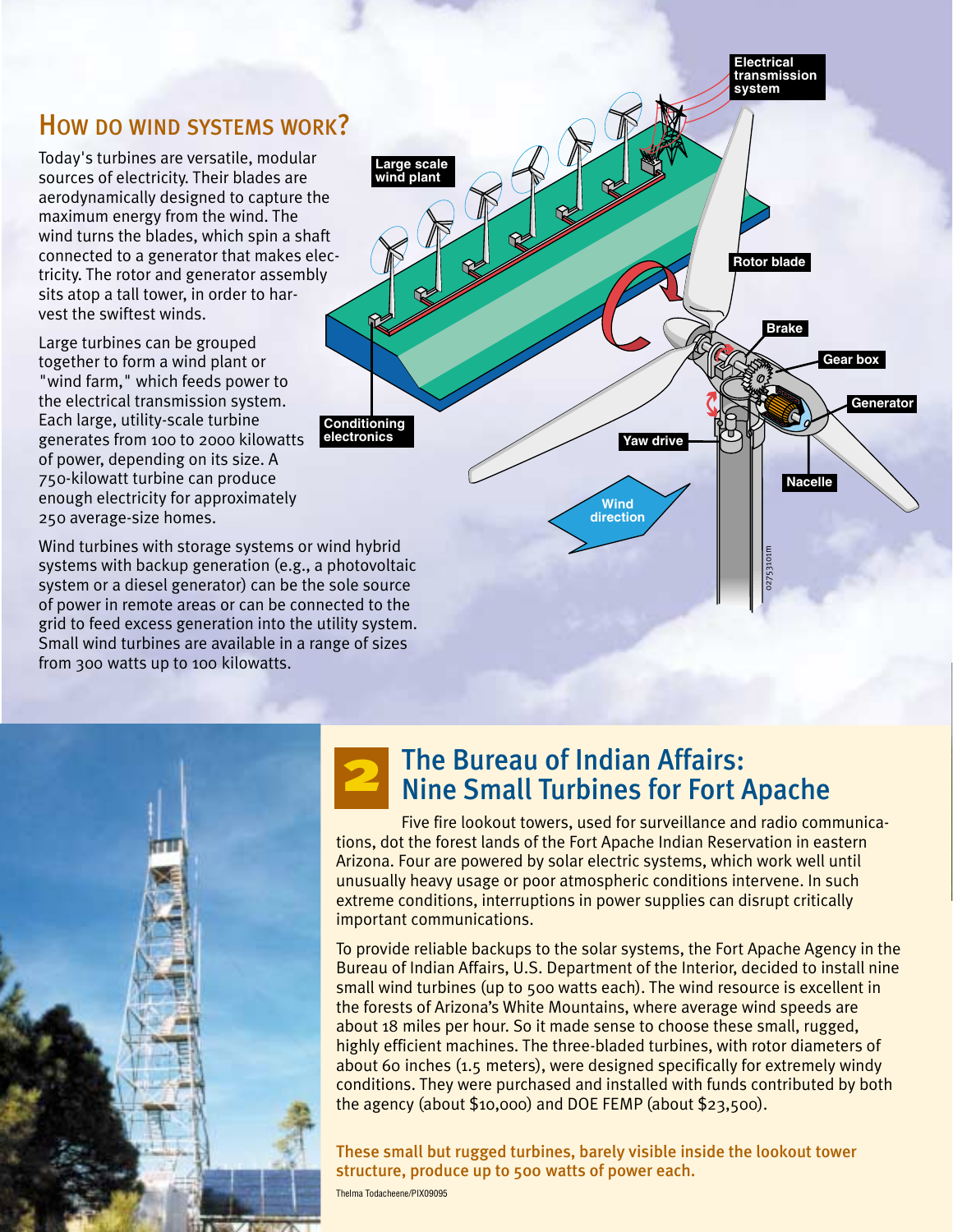### HOW MUCH DOES WIND ENERGY COST?

Wind systems still require a higher initial investment than fossil-fueled generators do. Costs range from \$1,000 to \$3,000 per kilowatt, depending on the system's size. Generally, the larger the system, the lower the per-kilowatt cost. On a life-cycle-cost basis, however, wind energy is costeffective today, because there is no fuel to purchase and transport and operating expenses are minimal. Life-cycle costs range from around 5 to 15 cents per kilowatt-hour.

There are several ways to finance Federal wind energy projects and purchase wind power: direct appropriations; DOE's Federal Energy Management Program (FEMP) Super Energy Savings Performance Contracts (Super ESPCs); utility service contracts, incentives, or financing programs; and green power or green tag purchases.

Some agencies use appropriations to meet the goals of Executive Order (E.O.) 13123; small wind turbines can be purchased from the GSA supply schedules. And FEMP can provide help with free energy audits and assistance with Super ESPC and utility contracts, which often cover capital equipment costs.

Section 404c1 of E.O. 13123 directs agencies to include provisions for green power purchases in their requests for bids from electricity providers. Most utilities that provide green power charge a small monthly premium, so the order

3

Chuck Fuller, New Century Energies (left); Rep. Mark Udall of Colorado; and Susan Damour, GSA Regional Administrator spoke at ceremonies announcing the Front Range Wind Power Purchase in April 2000.



Warren Gretz, NREL/PIX02790

encourages agencies to pursue financing options. These include using savings obtained through energy efficiency measures and "bundling" energy efficiency with green power purchases.

Where green power is not yet available, agencies can purchase green tags. In a green tag transaction, the customer continues to purchase energy from its existing utility or power marketer and purchases green tags from a different seller such as the Bonneville Environmental Foundation (BEF). For a small premium, about 1 or 2 cents per kilowatthour, any agency can pay BEF to purchase power from renewable energy plants and give the agency credit for the environmental benefits of the green power purchase, such as reduced emissions. For more information about green tags, please call Robert Harmon, BEF, 206-463-4986.



The Ponnequin WInd Facility in northern Colorado generates power for more than 14,500 customers and plans to expand.

#### Rocky Mountain Front Range: 10 Megawatts for More Than 30 Agencies

In April 2000, more than 30 Federal agencies in the Rocky Mountain Front Range announced they will purchase 10 megawatts of wind power from Public Service Company of Colorado's Windsource program and other electricity providers. In the largest single wind power purchase to date, several agencies have already signed contracts for blocks of Windsource electricity at a small premium, about \$2.50 per 100-kilowatt-hour block. DOE's Federal Energy Management Program is assisting many agencies in financing these purchases with the money they save by implementing energy efficiency measures.

The Denver Federal Executive Board, a group of top government agency officials, helped to spearhead the initiative. Participating agencies include DOE (through the Golden Field Office, Denver Regional Office, National Renewable Energy Laboratory, and Rocky Flats Environmental Site), the General Services Administration (GSA), the Environmental Protection Agency (EPA), the Departments of Agriculture, Defense, and the Interior, and many others. According to the GSA, EPA's contract alone is for 384,000 kilowatt-hours of wind power per year. Windsource power is generated at Public Service's Ponnequin Wind Facility in northern Colorado. The facility housed 29 turbines when the announcement was made; more new turbines are planned. The environmental impact of this initiative is roughly equal to planting 11,250 acres of new trees, or reducing automobile travel in the area by 54 million miles a year. Agencies in other regions are also obtaining power from the wind and other renewable energy sources, and more than 40 utilities in 17 states now have "green pricing" programs. See GSA's Green Power Web site for more information (www.gsa.gov/ pbs/centers/ energy/green.htm).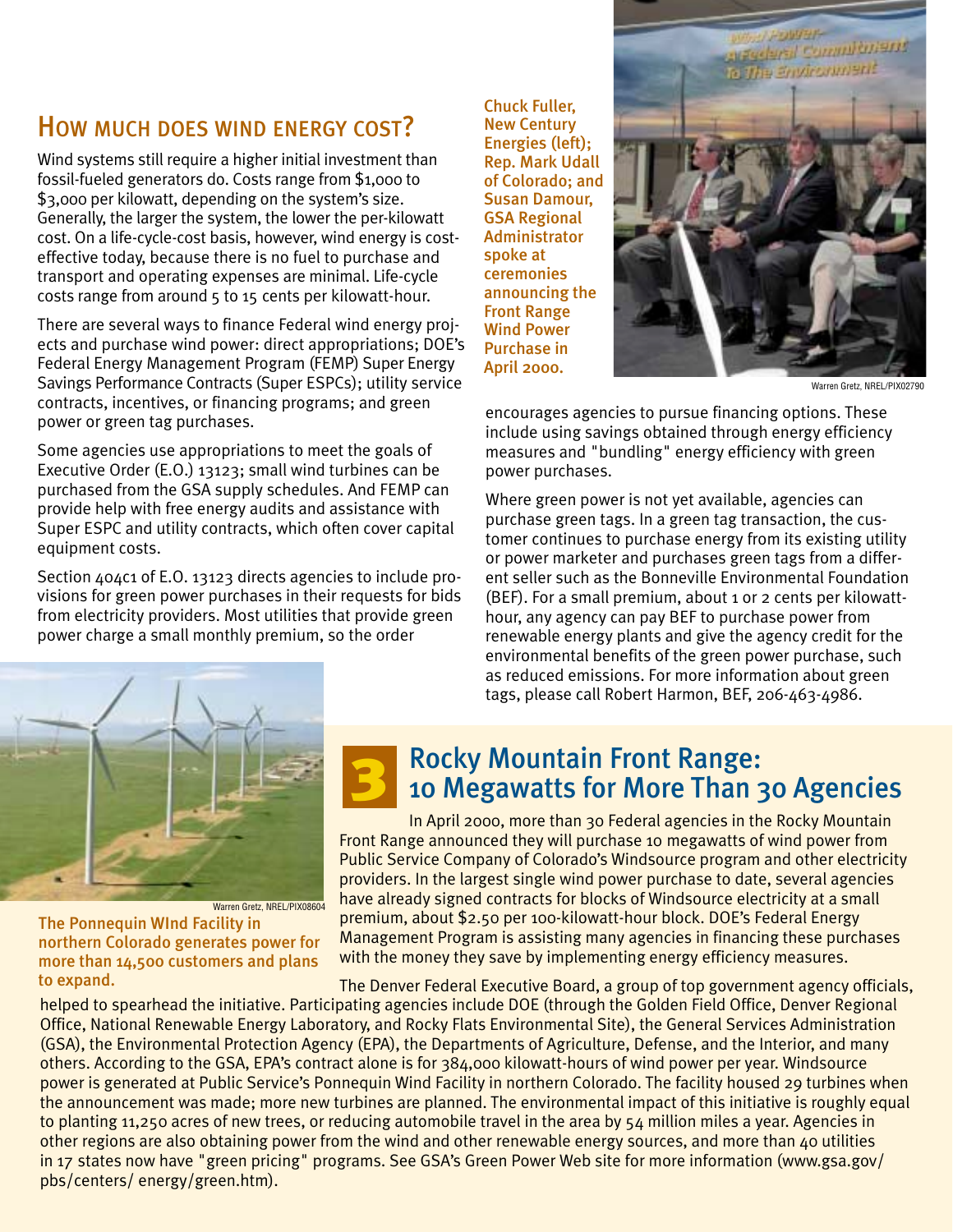

#### WIND POWERING AMERICA

Wind Powering America, a new initiative announced by the Department of Energy in 1999, promotes greater use of wind energy throughout the United States. Meeting the goals of this initiative will help to save energy, increase our energy security, and strengthen the economy, particularly in many rural areas where "wind farms" can harvest the considerable power of the wind without harming the environment.

Wind Powering America challenges the nation to meet at least 5% of our electricity needs with wind energy by 2020. Because there are more than half a million Federal buildings, with electric bills totaling about \$3.5 billion per year, the government is in a unique position to help meet the nation's goal for wind energy. Therefore, the initiative challenges the Federal government to obtain at least 5% of its electricity from wind by 2010.

Today, most of the Federal government's electricity comes from traditional sources such as fossil fuels. However, the emissions associated with burning fossil fuels can have adverse effects on our air, our health, and our climate. Therefore, the President directed Federal agencies to reduce greenhouse-gas emissions by 30% from 1990 levels, and reduce conventional energy use by 35% from 1985 levels, by 2010 (see Executive Order 13123). The order also states



David Parsons, NREL/PIX06776

These wind systems each produce 550kilowatts for Green Mountain Power Corporation in New England.

that "each agency shall strive to use electricity from clean, efficient, and renewable energy sources," which include solar, geothermal, and biomass as well as wind resources.

For more information about how your agency can benefit from harnessing the power in the wind, please visit http://www.eren.doe.gov/ windpoweringamerica/, or contact one of the program specialists listed on the back of this brochure.

*The GSA Rocky Mountain Region looks forward to helping Federal agencies clean up our air and do our part to meet DOE's challenge to purchase 100 megawatts of wind energy by 2001.* — Susan Damour, Regional Administrator, GSA Rocky Mountain Region



Warren Gretz, NREL/PIX03407

Representatives from Federal agencies signing up to purchase wind power along the Rocky Mountain Front Range gather around the 7.9-meter (26-foot) wind turbine blade displayed at the Earth Day 2000 Wind Power Commitment ceremonies in Denver.